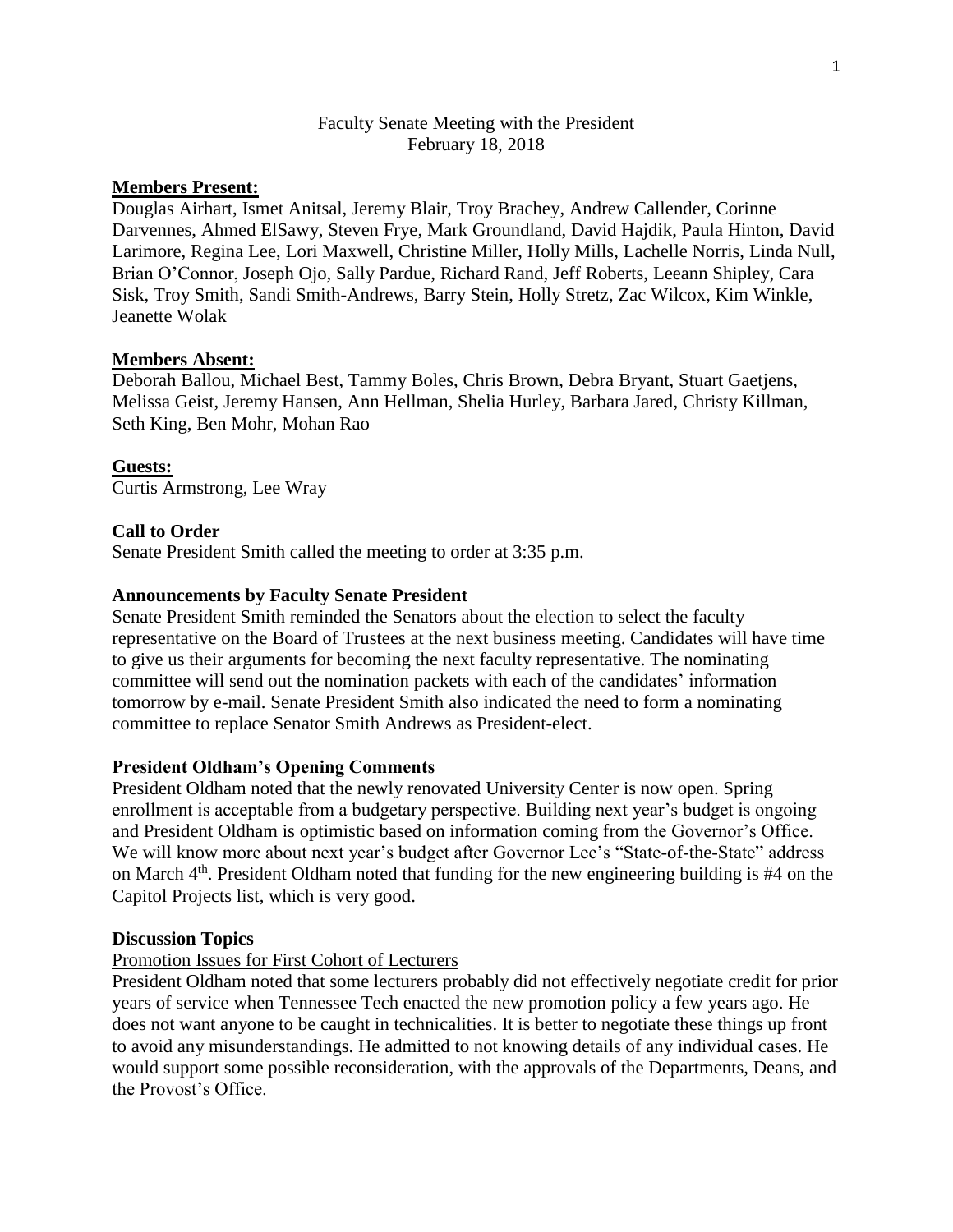A Senator noted that some Lecturers were asked to complete an Exception form, which the Provost's office later rejected. Currently the deadline to go up for promotion has passed. President Oldham asked to see whether the Deans of these lecturers supported the Provost's decision, if not, his office would look into it. He needs to know more about each specific case. Lee Wray will look into the Exceptions submitted, and why they were denied.

## New Clock-In Policy for Staff

The only people who need to clock in online (using Time Clock Plus) are part-time hourly staff, temporary hourly staff, and student workers. Regular hourly employees will not clock in. Lee Wray clarified that all full-time employees may have to use Time Clock Plus to submit their leave reports, and only when leave is needed. He will check with Leslie Crickenberger to see if there are any real substantive changes with this new system and convey this information to Deans and Department Chairs.

### Handling of Employee Dismissals

President Oldham noted that the most recent case was not a Reduction in Force (RIF), but rather due to the reorganization of a particular unit. Nevertheless, he prefers that any dismissal be handled in a gentle and humane manner. On the other hand, HR and security advise to move dismissed employees out as soon as possible to minimize risk. He has asked the supervisor of the most recently dismissed employee and HR to see if there are any lessons to be learned. Senate President Smith asked how long a university policy officer has escorted the dismissed employee from the premises. Lee Wray noted that this has been happening at least since he was hired in September 2017. Senate President Smith followed up by noting the broader question of the university environment shifting to a business model. He asked if there might be a kinder way to treat dismissed employees, especially those who have not done anything wrong.

Senators offered the following comments and suggestions:

- 1. Might the administration consider retirement buyouts instead of RIFs?
	- $\triangleright$  President Oldham indicated that buyouts can be successful, but they are also often imprecise. It is difficult to target a particular unit where the reduction is needed. Buyouts have been discussed informally.
- 2. Perhaps the administration can offer more attractive severance packages.
	- $\triangleright$  President Oldham replied that Tennessee Tech does the best as possible with severance packages and assistance, but there are limitations.
- 3. The tone of the campus is changing. Does an official RIF policy exist, one that is not for reasons of financial exigencies?
	- President Oldham noted that there are policies relating to employment law. He admitted that, to his knowledge, there is no Tennessee Tech policy governing an exact practice for the dismissal of employees. Lee Wray noted that HR has some guidelines regarding dismissals: how to let someone know, the need to have a campus officer accompany the employee from the premises, etc.
- 4. It is important to treat employees as you would like to be treated. Perhaps the campus officer can dress in plain clothing when escorting the dismissed employee. People want to feel respected.
- 5. Would it be possible to cut off an employee's access to sensitive data? This way they will have more time to leave campus.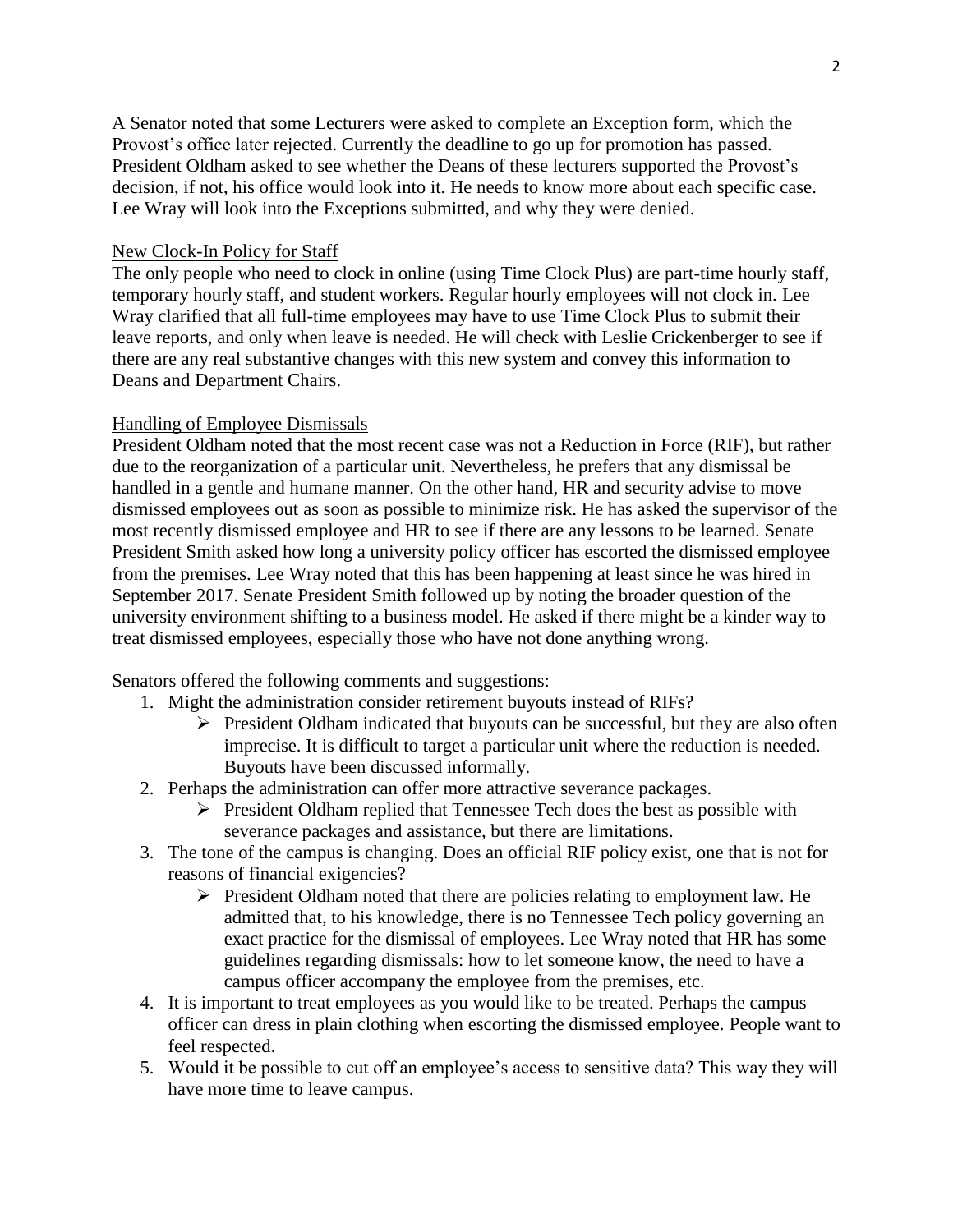- 6. Those employees who are dismissed remain in the community. They communicate with others and let their opinions known. The reputation of the university is at stake.
- 7. Do the Tennessee Tech police know which employees have guns? Is this why the police chief accompanies the dismissed employee?
	- $\triangleright$  President Oldham replied that the police chief has access to this information and it may be part of the reason for his presence. Other Senators asserted that a police presence in these instances is standard HR practice. President Oldham reminded Senators of tragic situations on other campuses. He wants to avoid any risk.
- 8. Would it be possible to have a representative for the dismissed employee present when leaving the premises? Also, when dismissing someone, why not call them into another room?
	- $\triangleright$  Lee Wray replied that policy dictates that the supervisor accompany the dismissed employee to the HR office. There have been instances when those dismissed returned to their offices themselves, unaccompanied. President Oldham is open to improving dismissal procedures, including the presence of an advocate for the dismissed employee.
- 9. A Senator shared that she was accompanied from her office after being dismissed from employment in industry. Since this was standard practice, she did not feel disrespected.
- 10. Before, Tennessee Tech treated its faculty and staff like family. Things have changed. We should not treat our secretaries like criminals.
- 11. How employees are dismissed has consequences for those who remain at Tennessee Tech, such as morale. Sensitivities are currently heightened. The administration should aim to uplift its employees and even celebrate those who have been dismissed for reasons other than cause.
- 12. Faculty morale relates to the retaining of junior faculty. A collegial atmosphere goes a long way to keeping dynamic, young faculty. Conversely, declining morale (due to RIF situations, for example) may cause these same tenure-track faculty to leave.

## Issue of Safe Audible Crosswalks

Visually impaired students cannot access buildings (such as Foundation Hall and the STEM Center) because streets (such as Peachtree) do not have audible crosswalks. President Oldham appreciated the concern. Tennessee Tech University does not have jurisdiction over city streets. He has communicated the need for audible crosswalks to the city. He will check into this matter.

# **Policy 205, Faculty Tenure**

Dr. Curtis Armstrong reported on revisions to the Faculty Tenure Policy. The aim of the revisions is to make tenure procedures more effective for the candidate, for the tenure committee chair, for all involved. There are 12 members on the faculty tenure committee, many of whom are Faculty Senators. Dr. Armstrong encouraged feedback. He noted the following substantive changes:

- 1. The actual text has been rearranged for clarity of use.
- 2. Section II, "Relevance of Tenure" is new.
- 3. Section X, "Appealing Denial of Tenure" was added.
- 4. Clearer language was used.
- 5. Material was added to Section VII, "Criteria to be Considered in Tenure Recommendations."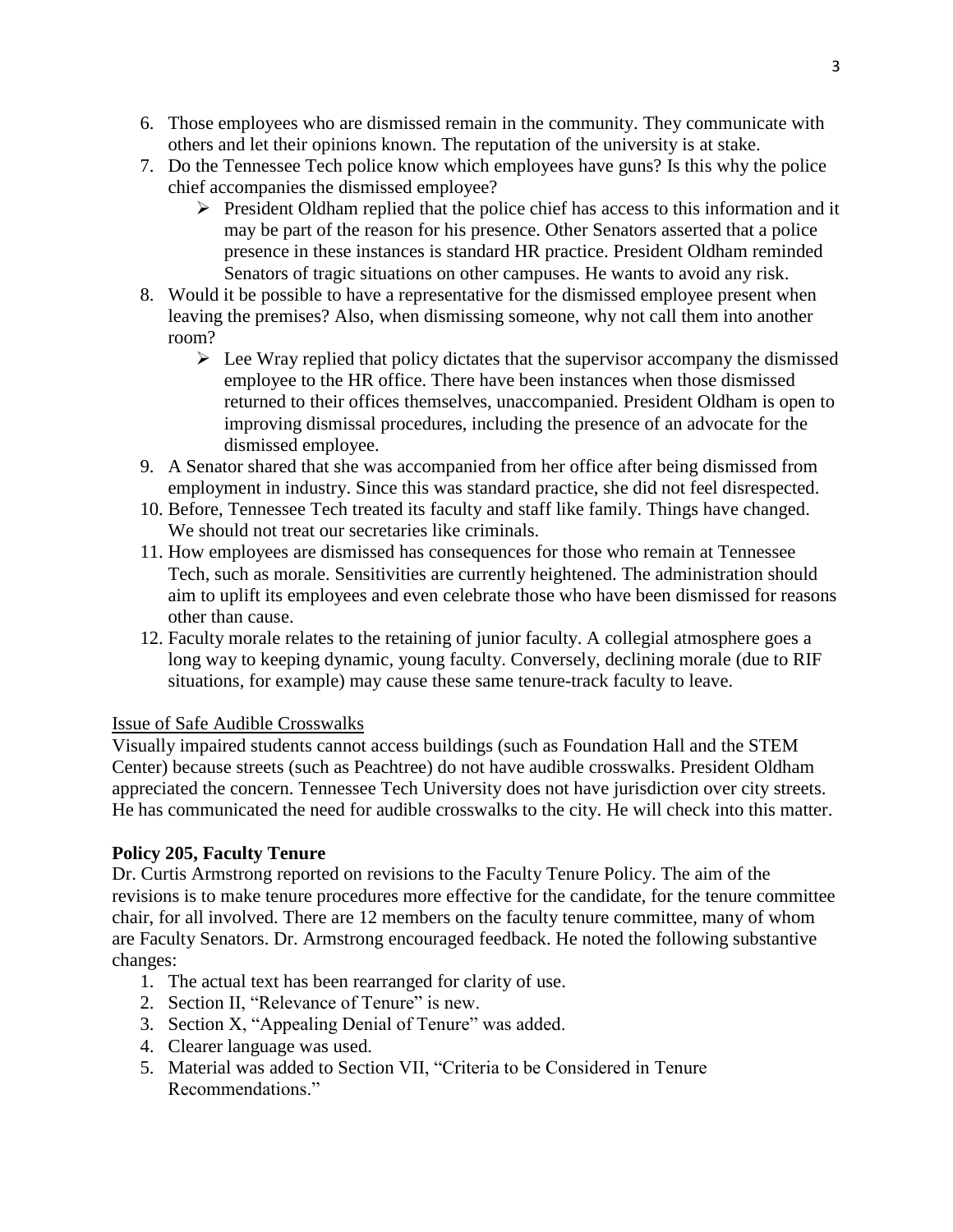Faculty Senators gave the following feedback:

- 1. During Tennessee Tech's last accreditation period with SACS-COC, it was pointed out that individual student instruction (such as capstone courses, theses, independent studies) should be tabulated in the area of research, not teaching. They explained that SACS-COC has a maximum allowable teaching time and these individualized teaching experiences move some faculty over their allowable teaching time. In Section VII.B.2.e of the revised tenure policy, these specialized instructional activities are under the criterion of teaching. Will this be acceptable to our accrediting agency?
	- $\triangleright$  Dr. Armstrong considers this a separate issue. It should not affect Tennessee Tech's tenure policy.
- 2. Other important audiences for our revised tenure policy are the public and legislators, as well as some in our own academic community. The first section of this policy certainly helps explain the role of tenure at Tennessee Tech.
- 3. Does the sentence from Section II, "Tenure for faculty at a university is not a 'job for life'" appear in the tenure policies at other universities? Is this wording appropriate in a policy? Other Senators liked the directness of the statement.
- 4. Is there an appeal process for those tenure-track professors who are not granted tenure?  $\triangleright$  Yes, a paragraph describes how this process occurs.
- 5. When in the process to appeal a tenure decision, does the candidate learn the outcome? It seems that the candidate hears the decision after 60 days of the filing of the appeal, whereas administrators learn of it much earlier.
	- $\triangleright$  Dr. Armstrong will look at this issue and make a friendly amendment if necessary.
- 6. In the section on teaching (VII. B.2), the phrasing, "…all faculty members will be evaluated with respect to **each** of the following criteria for teaching," contradicts the statement beforehand, "Although departments/units may assign varying degrees of significance to individual criteria,…" Not everyone accomplishes **each** of the criteria listed, such as advising.
	- $\triangleright$  Dr. Armstrong clarified that the criteria in this section are all relevant to teaching, but may not all be relevant to a particular tenure-track faculty member. He will review the wording of this section and the same wording in the section on research.
- 7. Do we grant tenure to lecturers?
	- $\triangleright$  No, we only grant tenure to those on the tenure track.
- 8. Under Section V.D, the dismissal for curricular reasons is not explained, whereas the dismissal for adequate cause and financial exigency is, although not clearly.
	- $\triangleright$  Dr. Armstrong explained that Kae Carpenter's textual explanations in Policy 207 on these same points are more complete and would be applied to both policies.
- 9. Does it state in this policy that the teaching criterion of tenure-track faculty are evaluated in every course?
	- $\triangleright$  Dr. Armstrong replied that all courses would be evaluated, except instances such as capstone courses, the direction of theses, etc.
- 10. There are mentions of Assignment of Responsibilities (Section V.A.) and Agreement on Responsibilities (Section VII.A.). Also, has the policy language been revised to remove